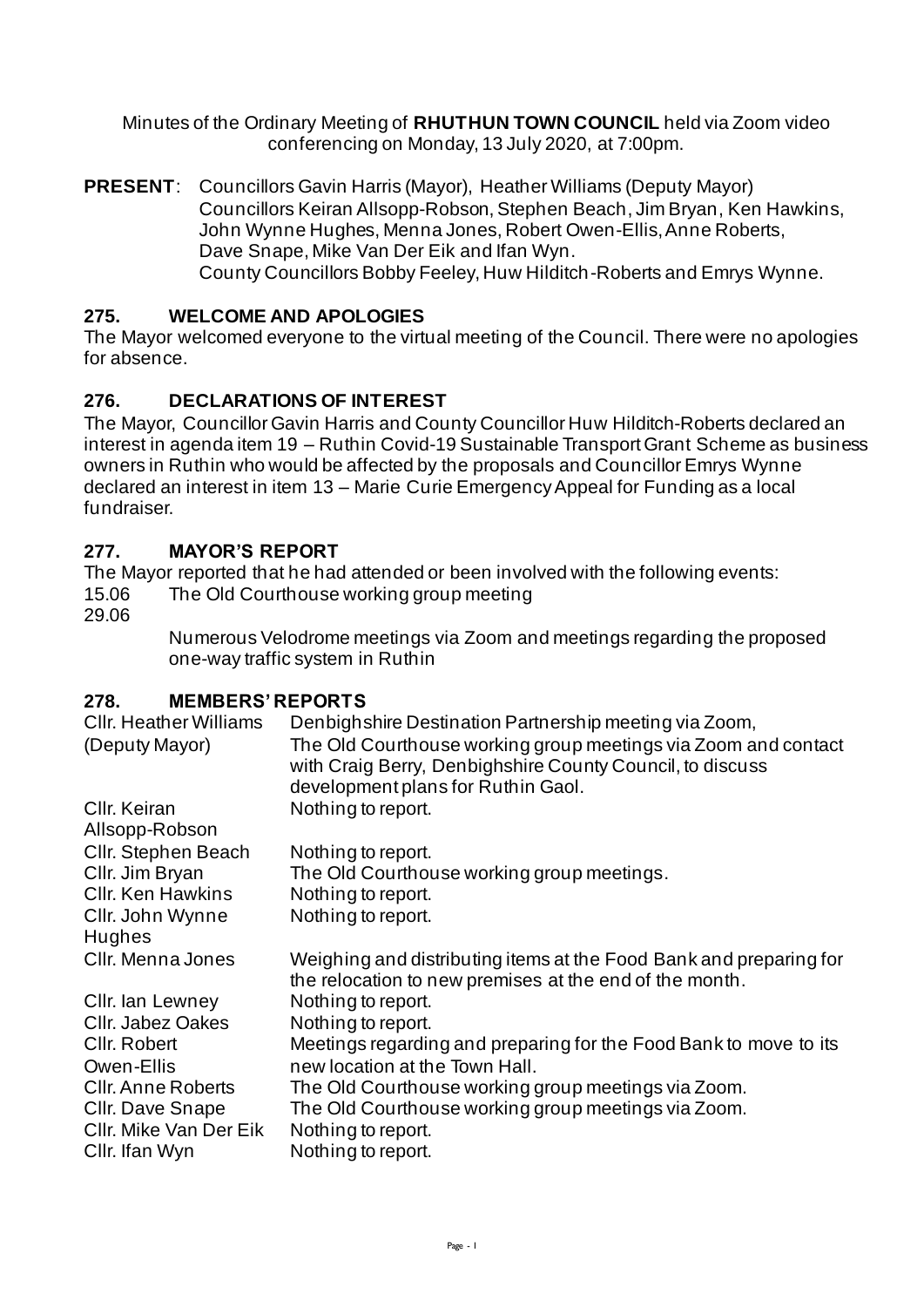# **279. RUTHIN COUNTY COUNCILLORS REPORT**

Councillor Bobby Feeley submitted a report on behalf of the three Ruthin ward members.

# **280. MINUTES OF THE PREVIOUS ORDINARY MEETING**

*RESOLVED: that the minutes of the meeting held on 15 June 2020 be confirmed as a correct record.* 

# **281. MATTERS ARISING**

There were no matters arising.

## **282. MINUTES OF THE AMENITIES COMMITTEE**

Members considered the minutes of the meeting held on 6 July 2020.

*RESOLVED: that the minutes of the meeting held on 6 July 2020 be confirmed as a correct record.* 

## **283. MINUTES OF THE PLANNING AND DEVELOPMENT COMMITTEE**

Members considered the minutes of the meeting held on 6 July 2020. *RESOLVED: that the minutes of the meeting held on 6 July 2020 be confirmed as a correct record.* 

## **284. UPDATE REGARDING THE OLD COURTHOUSE**

Members were informed that the Old Courthouse working group had held a meeting prior to the Council meeting, and were keen to be able to make use of the building again when it could be open and available for hire from 27 July.

*RESOLVED: to receive the update.* 

## **285. UPDATE REGARDING THE NORTH WALES VELODROME BID**

The Mayor reported that the consultants, LK2, had produced a draft report which had been circulated to stakeholders with comments invited by today. The comments will be included in the report and as appendices and will go back to Welsh Cycling. Members expressed concern about Glasdir residents' views and were assured that public consultation would be undertaken if the scheme were deemed viable to progress.

*RESOLVED: to note the update.* 

## **286. NORTH AND MID WALES ASSOCIATION OF LOCAL COUNCILS**

Members were requested to consider the renewal of Ruthin Town Council's membership of NMWALC for 2020-21 for a fee of £65.00. Current Town Council representatives Councillor Keiran Allsopp-Robson and Councillor Steve Beach felt that the Town Council benefited from membership.

*RESOLVED: to renew Ruthin Town Council's membership of NMWALC for 2020-21 for a fee of £65.00.* 

## **287. MARIE CURIE EMERGENCY APPEAL FOR FUNDING**

Members were requested to consider an appeal for a donation to the charity from Victoria Hardy, North Wales Community Fundraiser, Marie Curie. It was suggested that the Town Council could help by making the Old Courthouse available for fundraising events for local charities and voluntary organisations. A proposal to decline the Marie Curie request was seconded and carried.

*RESOLVED: to decline the request for a donation.*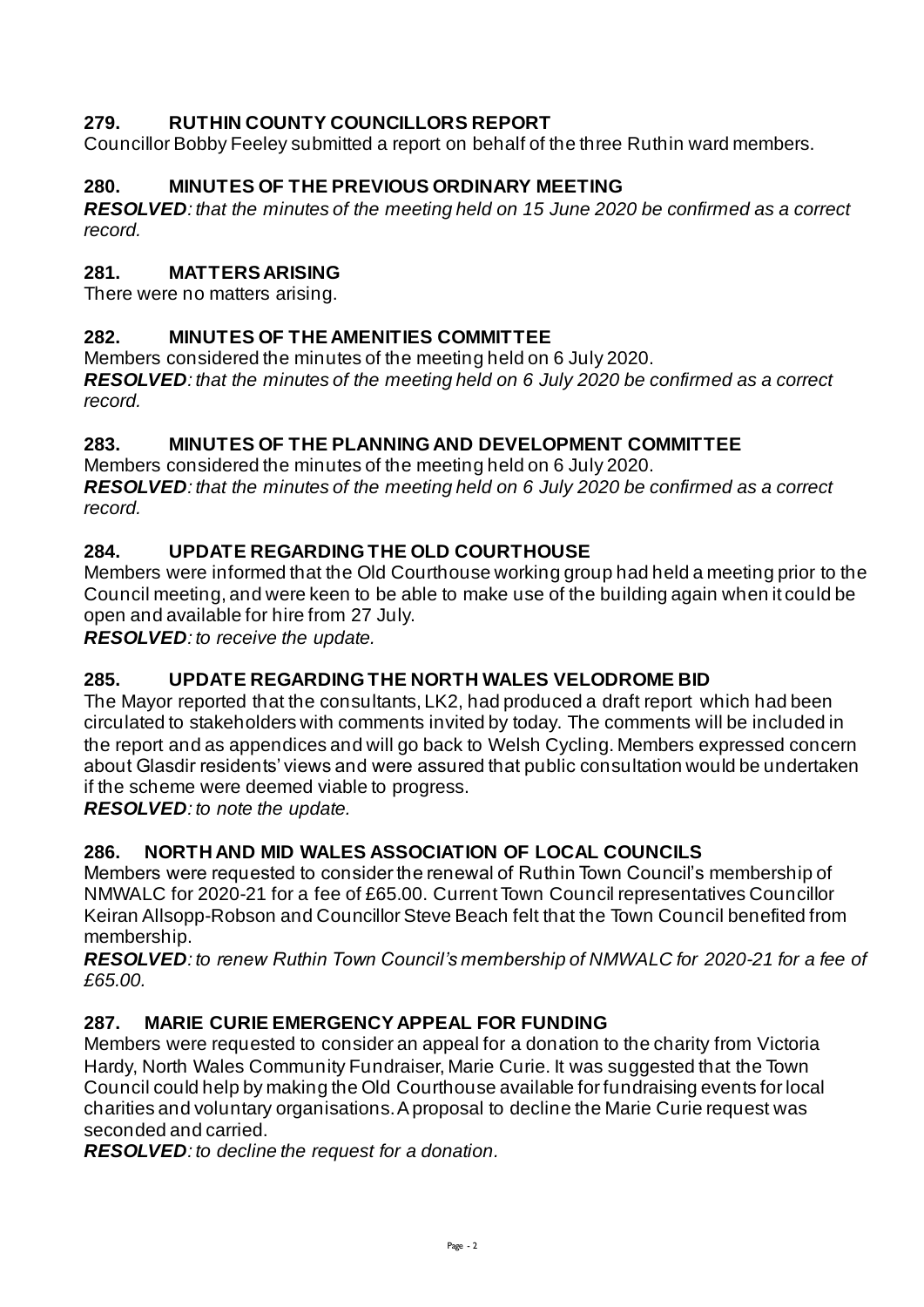### **288. ARRANGEMENTS FOR EMERGENCY POWERS COMMITTEE MEETING**

Members were requested to agree a meeting date in August to deal with any planning matters and accounts for payment.

*RESOLVED: to hold the meeting on Monday, 10 August, at 6pm with the Mayor, Deputy Mayor and Deputy Mayor elect and any other members who wished to attend.*

#### **289. FINANCIAL STATEMENT**

Members were requested to receive and approve the financial statement for the period ending 30 June 2020.

*RESOLVED: to receive and approve the financial statement for the period ending 30 June 2020.* 

#### **290. ACCOUNTS FOR PAYMENT**

*RESOLVED: that payment of the following items be approved.*

From Ruthin Town Council's current account:

|           | TUITEN UNITED TUNIT QUULIUI 3 GUITUIT AGGUUTIL.  |                                                                      |          |           |
|-----------|--------------------------------------------------|----------------------------------------------------------------------|----------|-----------|
| <b>OB</b> | Cllr. Dave Snape                                 | Microsoft Office 365 subscription – March,<br>April, May & June 2020 | $^\star$ | £75.84    |
| <b>OB</b> | Llanfwrog CIC                                    | Watering services - June 2020                                        |          | £1,134.00 |
| <b>OB</b> | Llanfwrog CIC                                    | Grass cutting service - July 2020                                    |          | £369.84   |
| <b>OB</b> | <b>HMRC</b>                                      | Income tax and National Insurance                                    |          | £719.61   |
| <b>OB</b> | Hill & Roberts                                   | Accountancy and payroll services fee -<br><b>July 2020</b>           | $\star$  | £84.00    |
| <b>OB</b> | Canda Copying Ltd                                | Photocopier rental and minimum copies                                | $^\star$ | £41.90    |
| <b>OB</b> | Canda Copying Ltd                                | Additional black and white copies                                    |          | £0.02     |
| <b>OB</b> | Canda Copying Ltd                                | Additional colour copies                                             | $\star$  | £0.14     |
|           | From Ruthin Town Council Old Courthouse account: |                                                                      |          |           |
| <b>OB</b> | <b>BT</b> Business                               | Broadband and Cloud phone                                            | $\ast$   | £67.19    |
| <b>OB</b> | <b>Richard Williams</b><br>(Deganwy) Ltd         | Items for the Old Courthouse                                         | $\star$  | £4.14     |
| <b>OB</b> | <b>Scottish Power</b>                            | Electricity charges at the Old Courthouse,<br>$18.03.20 - 19.06.20$  |          | £235.94   |

#### **291. VISION STATEMENT FOR RUTHIN TOWN COUNCIL**

Members were requested to consider a Vision Statement for Ruthin Town Council as part of work to the Town Council's website to ensure it is accessible, attractive and informative. *RESOLVED: to consider the draft Vision Statement and discuss and agree at the September meeting.* 

#### **292. RUTHIN COVID-19 SUSTAINABLE TRANSPORT GRANT SCHEME**

Members were asked to consider the Town Council's response to Denbighshire County Council's consultation regarding proposals for a temporary one-way traffic system along Well Street and Market Street as part of measures to comply with Covid-19 safety and social distancing requirement and to encourage active travel. Members expressed concern about the traffic flow from Castle Street and Clwyd Street, and that the businesses on these streets would not benefit from wider pavements. Members were assured that visiting coaches could drop off by the Peers Clock Tower whilst the temporary measures were in force. The Denbighshire County Councillors for the Ruthin ward stated that they were fully supportive of the proposed scheme. It was emphasised that the proposed scheme, which would be funded by Welsh Government, was separate to the proposal to remove the roundabout from St. Peter's Square as included in the Ruthin Future document.